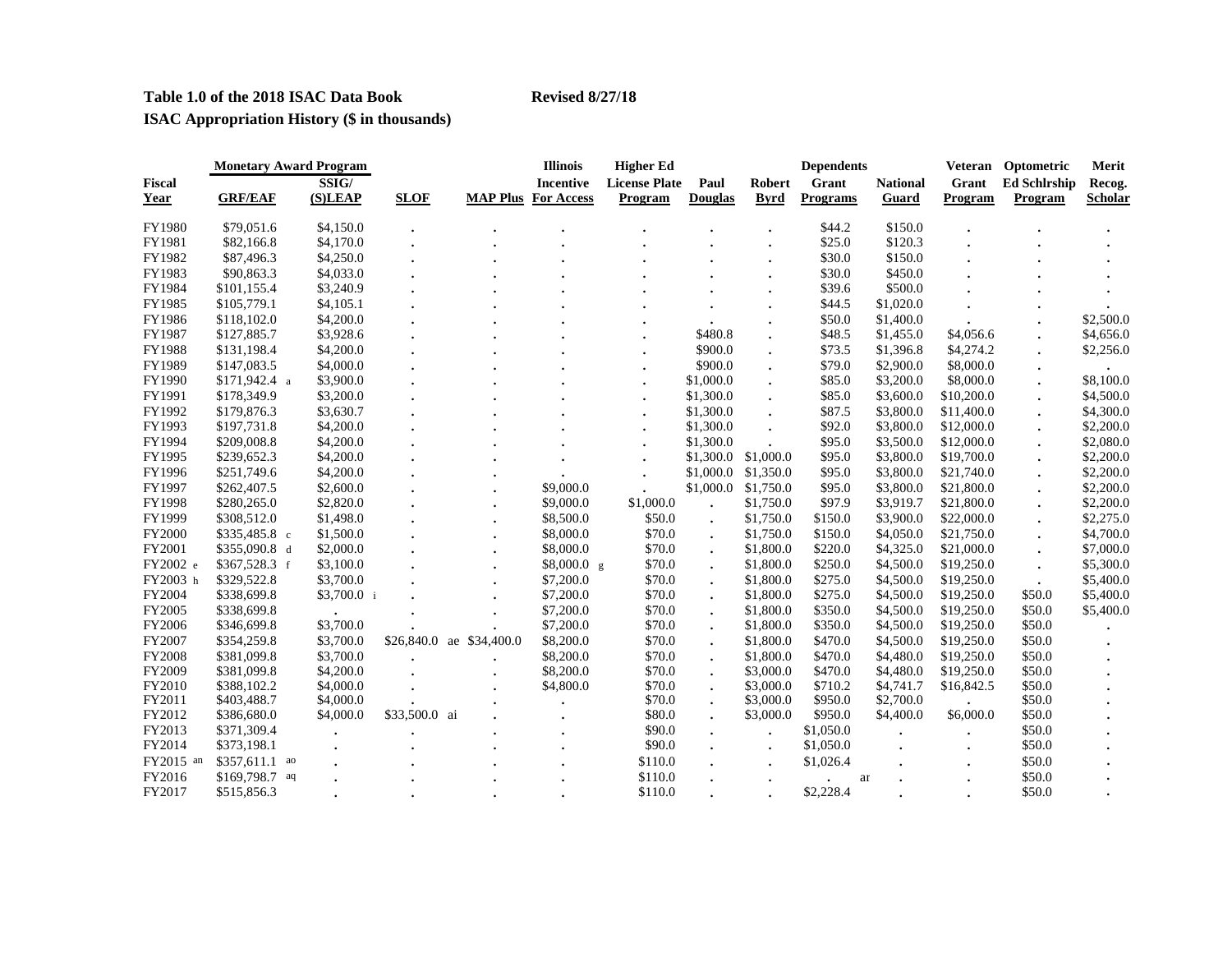# **Table 1.0, Appropriation History (\$ in thousands), continued 2018 ISAC Data Book**

|               | Academic  | <b>Illinois</b> | <b>Minority</b>     | Arthur F.       | <b>Bonus</b>     | <b>Student</b> | Golden            | <b>Teacher</b> |                         |                         |                 |
|---------------|-----------|-----------------|---------------------|-----------------|------------------|----------------|-------------------|----------------|-------------------------|-------------------------|-----------------|
| <b>Fiscal</b> | Scholar   | Opportunity     | <b>Teachers</b>     | <b>Ouern IT</b> | <b>Incentive</b> | $-to-$         | <b>Apple</b>      | Loan           | <b>Nurse Educator</b>   | <b>Forensic Science</b> | <b>Illinois</b> |
| Year          | Program   | <b>Programs</b> | <b>Scholarships</b> | Grant           | Grant            | <b>Student</b> | <b>Scholars</b>   | Forgive        | <b>Scholarship Prog</b> | <b>Prog Grant</b>       | <b>Scholars</b> |
| FY1980        |           |                 |                     |                 |                  | \$227.5        |                   |                |                         |                         |                 |
| FY1981        | \$2,000.0 |                 |                     |                 |                  | \$250.0        |                   |                |                         |                         |                 |
| FY1982        |           |                 |                     |                 |                  | \$275.0        |                   |                |                         |                         |                 |
| FY1983        |           |                 |                     |                 |                  | \$275.0        |                   |                |                         |                         |                 |
| FY1984        |           |                 |                     |                 |                  | \$350.0        |                   |                |                         |                         |                 |
| FY1985        |           |                 |                     |                 |                  | \$350.0        |                   |                |                         |                         |                 |
| FY1986        |           |                 |                     |                 |                  | \$350.0        |                   |                |                         |                         |                 |
| FY1987        |           |                 |                     |                 |                  | \$388.0        |                   |                |                         |                         |                 |
| FY1988        |           |                 |                     |                 |                  | \$372.5        |                   |                |                         |                         |                 |
| FY1989        |           |                 |                     |                 |                  | \$538.1        |                   |                |                         |                         |                 |
| FY1990        |           | \$5,000.0 b     |                     |                 |                  | \$550.0        |                   |                |                         |                         |                 |
| FY1991        |           | \$3,254.6       |                     |                 |                  | \$550.0        |                   |                |                         |                         |                 |
| FY1992        |           | \$1,587.1       | \$500.0             |                 | \$26.0           | \$800.0        |                   |                |                         |                         |                 |
| FY1993        |           | \$1,287.1       | \$500.0             |                 | \$26.0           | \$800.0        |                   |                |                         |                         |                 |
| FY1994        |           | \$902.1         | \$1,320.0           |                 | \$111.0          | \$800.0        |                   |                |                         |                         |                 |
| FY1995        |           |                 | \$1,500.0           |                 | \$175.0          | \$800.0        | \$997.3 j         |                |                         |                         |                 |
| FY1996        |           |                 | \$1,850.0           |                 | \$290.0          | \$800.0        | \$1,245.8         |                |                         |                         |                 |
| FY1997        |           |                 | \$1,950.0           |                 | \$375.0          | \$900.0        | \$1,345.8         |                |                         |                         |                 |
|               |           |                 |                     |                 | \$440.0          | \$1,000.0      |                   |                |                         |                         |                 |
| FY1998        |           |                 | \$2,100.0           |                 |                  |                | \$1,345.8         |                |                         |                         |                 |
| FY1999        |           |                 | \$2,200.0           |                 | \$420.0          | \$1,000.0      | \$1,445.8         |                |                         |                         |                 |
| <b>FY2000</b> |           |                 | \$2,400.0           |                 | \$470.0          | \$1,000.0      | \$1,645.8         |                |                         |                         |                 |
| FY2001        |           |                 | \$3,100.0           | \$2,600.0       | \$525.0          | \$1,000.0      | \$1,850.0         |                |                         |                         |                 |
| FY2002        |           |                 | \$2,850.0           | \$3,000.0       | \$620.0          | \$950.0        | \$2,750.0         |                |                         |                         |                 |
| FY2003        |           |                 | \$2,415.0           |                 | \$650.0          | \$950.0        | $$2,600.0 \times$ | \$685.0        | $\mathbf{y}$            |                         |                 |
| FY2004        |           |                 | \$3,100.0           |                 | \$650.0          | \$950.0        | \$7,050.0         | \$2,700.0      |                         |                         | \$3,514.0       |
| FY2005        |           |                 | \$3,100.0           |                 | \$650.0          | \$950.0        | \$4,150.0         | \$500.0        |                         |                         | \$3,020.0       |
| FY2006        |           |                 | \$3,100.0           |                 | \$650.0          | \$950.0        | \$4,160.0         | \$500.0        |                         |                         | \$3,020.0       |
| FY2007        |           |                 | \$3,100.0           |                 | \$650.0          | \$950.0        | \$4,160.0         | \$500.0        | \$1,350.0               | \$500.0                 | \$3,160.0       |
| FY2008        |           |                 | \$3,100.0           |                 | \$325.0          | \$950.0        | \$4,100.0         | \$500.0        | \$1,350.0               |                         | \$3,160.0       |
| FY2009        |           |                 | \$3,100.0           |                 | \$325.0          | \$950.0        | \$4,100.0         | \$500.0        | \$1,350.0               |                         | \$3,160.0       |
| FY2010        |           |                 | \$2,165.0           |                 | \$206.4          | \$950.0        | \$1,935.1         | \$500.0        | \$574.7                 |                         | \$3,160.0       |
| FY2011        |           |                 | \$1,393.0           |                 | \$331.1          | \$1,147.3      | \$1,804.0         | \$500.0        |                         |                         | \$3,160.0       |
| FY2012        |           |                 | \$2,500.0           |                 | \$325.0          |                | \$2,000.0         | \$500.0        |                         |                         | \$3,160.0       |
| FY2013        |           |                 | \$2,500.0           |                 |                  |                | $$4,900.0$ al     | \$500.0        |                         |                         | \$40.0          |
| FY2014        |           |                 | \$2,500.0           |                 |                  |                | $$6,647.6$ al     | \$500.0        |                         |                         | \$40.0          |
| FY2015        |           |                 | \$2,443.9           |                 |                  |                | \$6,498.0<br>al   | \$488.8        |                         |                         | \$39.1          |
| FY2016        |           |                 |                     |                 |                  |                |                   | as             |                         |                         |                 |
| FY2017        |           |                 | \$2,500.0           |                 |                  |                | \$9,896.6         | \$485.0        |                         |                         | \$39.1          |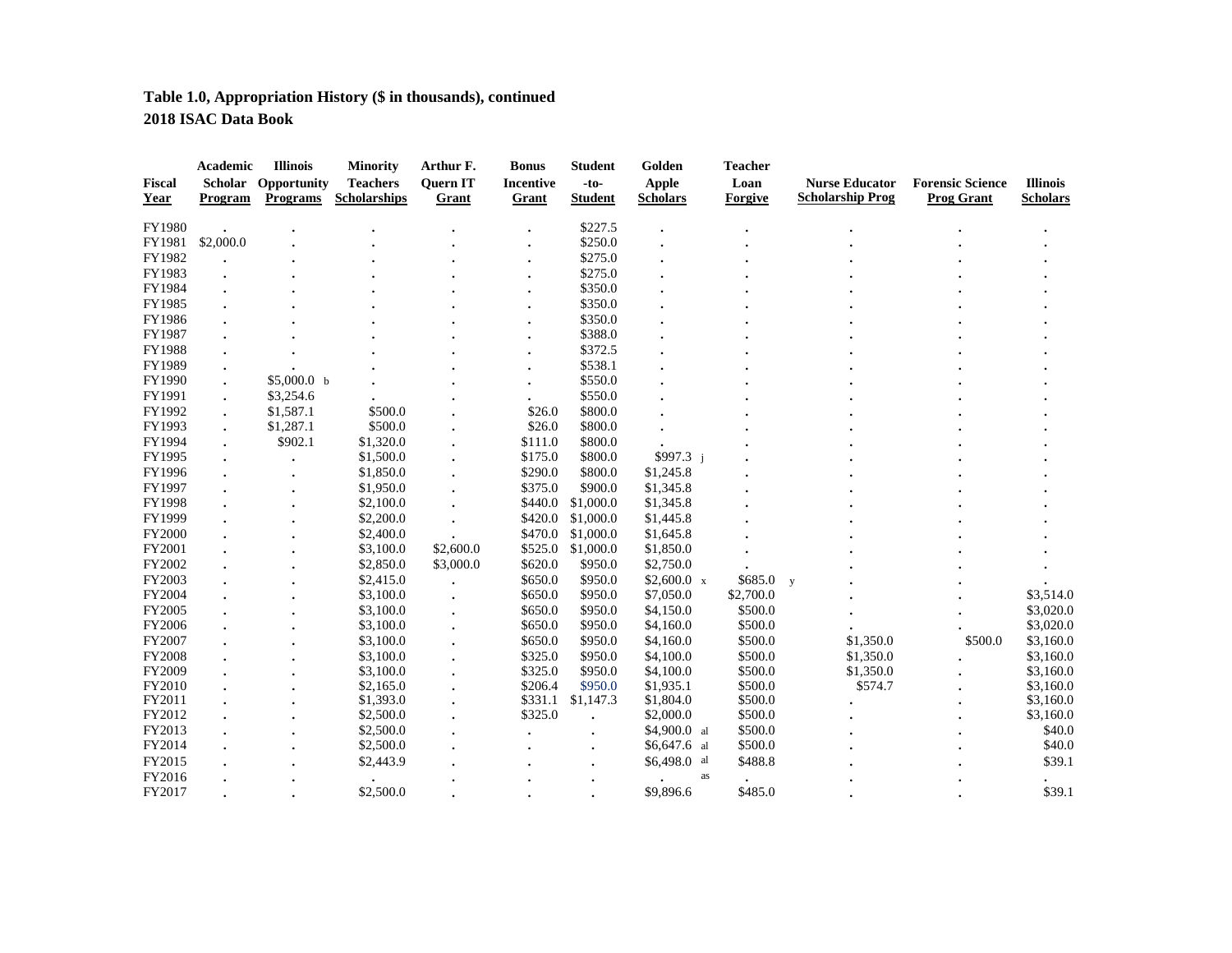# **Table 1.0, Appropriation History (\$ in thousands), continued 2018 ISAC Data Book**

| <b>Fiscal</b><br>Year | <b>Nurse Educator</b><br><b>Ln Repay Prog</b> | <b>Veterans' Home Med</b> av<br><b>Prov Ln Repay Prog</b> | Lender<br>Reimb. | <b>State</b><br>Admin | Federal<br>Admin      | <b>Total</b><br><b>State</b><br><b>Funds</b> | <b>Total</b><br>$SLF^*$ | <b>Total Other</b><br>Federal<br><b>Funds</b> | Grand<br><b>Total</b> |
|-----------------------|-----------------------------------------------|-----------------------------------------------------------|------------------|-----------------------|-----------------------|----------------------------------------------|-------------------------|-----------------------------------------------|-----------------------|
| FY1980                |                                               |                                                           | \$12,182.0       | \$1,732.3             | \$2,156.0             | \$81,205.6                                   | \$14,338.0              | \$4,150.0                                     | \$99,693.6            |
| FY1981                |                                               |                                                           | \$15,000.0       | \$1,815.9             | \$3.513.2             | \$86,378.0                                   | \$18,513.2              | \$4,170.0                                     | \$109,061.2           |
| FY1982                |                                               |                                                           | \$18,000.0       | \$1,979.2             | \$5,790.5             | \$89,930.5                                   | \$23,790.5              | \$4,250.0                                     | \$117,971.0           |
| FY1983                |                                               |                                                           | \$30,000.0       | \$2,188.6             | \$6,386.3             | \$93,806.9                                   | \$36,386.3              | \$4,033.0                                     | \$134,226.2           |
| FY1984                |                                               |                                                           | \$30,000.0       | \$2,048.6             | \$5,934.1             | \$104,093.6                                  | \$35,934.1              | \$3,240.9                                     | \$143,268.6           |
| FY1985                |                                               |                                                           | \$69,000.0       | \$2,130.0             | \$7,224.3             | \$109,323.6                                  | \$76,224.3              | \$4,105.1                                     | \$189,653.0           |
| FY1986                |                                               |                                                           | \$104,800.0      | \$2,228.5             | \$8,251.9             | \$124,630.5                                  | \$113,051.9             | \$4,200.0                                     | \$241,882.4           |
| FY1987                |                                               |                                                           | \$140,097.6      | \$2,433.1             | \$10,866.8            | \$140,922.9                                  | \$150,964.4             | \$4,409.4                                     | \$296,296.7           |
| FY1988                |                                               |                                                           | \$164,564.0      | \$2,345.3             | \$13,503.8            | \$141,916.7                                  | \$178,067.8             | \$5,100.0                                     | \$325,084.5           |
| FY1989                |                                               |                                                           | \$136,770.0      | \$2,423.4             | \$16,144.7            | \$161,024.0                                  | \$152,914.7             | \$4,900.0                                     | \$318,838.7           |
| FY1990                |                                               |                                                           | \$92,000.0       | $$2,958.9$ a          | \$17,937.9            | \$199,836.3 a                                | \$109,937.9             | \$4,900.0                                     | \$314,674.2           |
| FY1991                |                                               |                                                           | \$100,000.0      | \$3,042.6             | \$19,183.9            | \$203,582.1                                  | \$119,183.9             | \$4,500.0                                     | \$327,266.0           |
| FY1992                |                                               |                                                           | \$128,000.0      | \$3,157.0             | \$21,359.1            | \$205,533.9                                  | \$149,359.1             | \$4,930.7                                     | \$359,823.7           |
| FY1993                |                                               |                                                           | \$150,000.0      | \$3,516.0             | \$24,716.8            | \$221,952.9                                  | \$174,716.8             | \$5,500.0                                     | \$402,169.7           |
| FY1994                |                                               |                                                           | \$144,100.0      | \$3,455.3             | \$28,026.2            | \$233,272.2                                  | \$172,126.2             | \$5,500.0                                     | \$410,898.4           |
| FY1995                |                                               |                                                           | \$167,265.3      | \$4,910.6 k           | $$29,410.5$ 1         | \$273,778.7                                  | \$196,675.8             | $$6,551.5 \text{ m}$                          | \$477,006.0           |
| FY1996                |                                               |                                                           | \$174,200.0      | $$5,115.5$ n          | $$29,000.0$ o         | \$288,885.9                                  | \$202,200.0             | \$7,550.0                                     | \$498,635.9           |
| FY1997                |                                               |                                                           | \$174,200.0      | \$5,403.4\$p          | \$26,000.0            | $$311,276.7$ q                               | \$200,200.0             | \$5,350.0                                     | \$516,826.7           |
| FY1998                |                                               |                                                           | \$174,200.0      | $$5,610.2$ r          | \$26,688.1            | $$330,778.6$ q                               | \$200,888.1             | \$4,570.0                                     | \$536,236.7           |
| FY1999                |                                               |                                                           | \$188,000.0      | \$5,939.7 r           | \$27,489.8            | $$358,392.5$ q                               | \$215,489.8             | \$3,248.0                                     | \$577,130.3           |
| FY2000                |                                               |                                                           | \$160,000.0      | $$6,111.9$ s          | \$29,946.5            | \$390,333.5 u                                | \$275,446.5             | \$3,250.0                                     | \$669,030.0           |
| FY2001                |                                               |                                                           | \$160,000.0      | \$6,360.7 t           | \$30,892.2            | \$413,366.5 u                                | \$381,892.2             | \$3,800.0                                     | \$799,058.7           |
| FY2002                |                                               |                                                           | \$150,000.0      | $$7,018.1$ v          | \$32,125.8            | \$428,586.4 w                                | \$295,325.8             | \$4,900.0                                     | \$728,812.2           |
| FY2003                |                                               |                                                           | \$160,000.0      | \$6,163.3 z           | \$33,656.6            | \$386,351.1 aa                               | \$287,156.6             | \$5,500.0                                     | \$679,007.7           |
| FY2004                |                                               |                                                           | \$190,000.0      | \$5,960.8 ab          | \$34,619.8            | \$399,369.9                                  | \$302,332.3             | \$5,900.0                                     | \$707,602.2           |
| FY2005                |                                               |                                                           | \$190,000.0      | $$4,460.0$ ac         | \$36,146.6            | \$393,604.8                                  | \$255,146.6             | \$2,200.0                                     | \$650,951.4           |
| FY2006                |                                               |                                                           | \$190,000.0      | \$300.0 ad            | \$41,638.3            | \$390,869.8                                  | \$257,972.7             | \$5,900.0                                     | \$654,742.5           |
| FY2007                |                                               |                                                           | \$190,000.0      | \$300.0               | \$43,203.8            | \$401,539.8                                  | \$335,778.2 af          | \$5,900.0                                     | \$743,218.0           |
| <b>FY2008</b>         | \$1,000.0                                     | \$1,220.0                                                 | \$260,000.0      | $$380.0$ ag           | \$44,063.2            | \$429,774.8                                  | \$345,397.6             | \$5,900.0                                     | \$781,072.4           |
| FY2009                | \$1,000.0                                     | \$1,220.0                                                 | \$260,000.0      | \$380.0 ag            | \$42,639.5            | \$431,204.8                                  | \$337,473.9             | $$12,600.0$ ah                                | \$781,278.7           |
| FY2010                | \$300.0                                       | \$43.3                                                    | \$290,000.0      | \$380.0 ag            | \$44,477.5            | \$428,031.1                                  | \$362,977.5             | $$12,400.0$ ah                                | \$803,408.6           |
| FY2011                | \$300.0                                       | \$50.0                                                    | \$290,000.0      | \$380.0 ag            | \$44,477.5            | \$441,324.1                                  | \$362,977.5             | $$17,400.0$ ah                                | \$821,701.6           |
| FY2012                | \$300.0                                       | \$50.0                                                    | \$290,000.0      | $$380.0$ ag           | \$44,477.5            | \$432,375.0                                  | \$395,977.5 aj          | $$22,900.0$ ak                                | \$851,252.5           |
| FY2013                | \$300.0                                       | \$30.0                                                    | \$290,000.0      | \$380.0 ag            | \$44,477.5            | \$406,149.4                                  | \$352,977.5             | $$15,900.0$ ak                                | \$775,026.9           |
| FY2014                | \$300.0                                       | \$30.0                                                    | \$290,000.0      |                       | \$460.0 am \$47,664.0 | \$394,865.7                                  | \$356,164.0             | $$15,900.0$ ak                                | \$766,929.7           |
| FY2015                | \$293.3                                       | \$29.3                                                    | \$290,000.0      | \$8,702.9 ap          | \$48,785.8            | \$387,292.8                                  | \$357,285.8             | $$15,900.0$ ak                                | \$760,478.6           |
| FY2016                |                                               |                                                           | \$261,000.0      | \$7,941.5 at          | \$50,191.8            | \$188,445.2                                  | \$328,691.8             | $$15,900.0$ ak                                | \$533,037.0           |
| FY2017                | \$293.3                                       | \$29.3                                                    | \$260,000.0      | \$8,242.9 au          | \$46,246.4            | \$543,118.3                                  | \$324,746.4             | $$15,900.0$ ak                                | \$883,764.7           |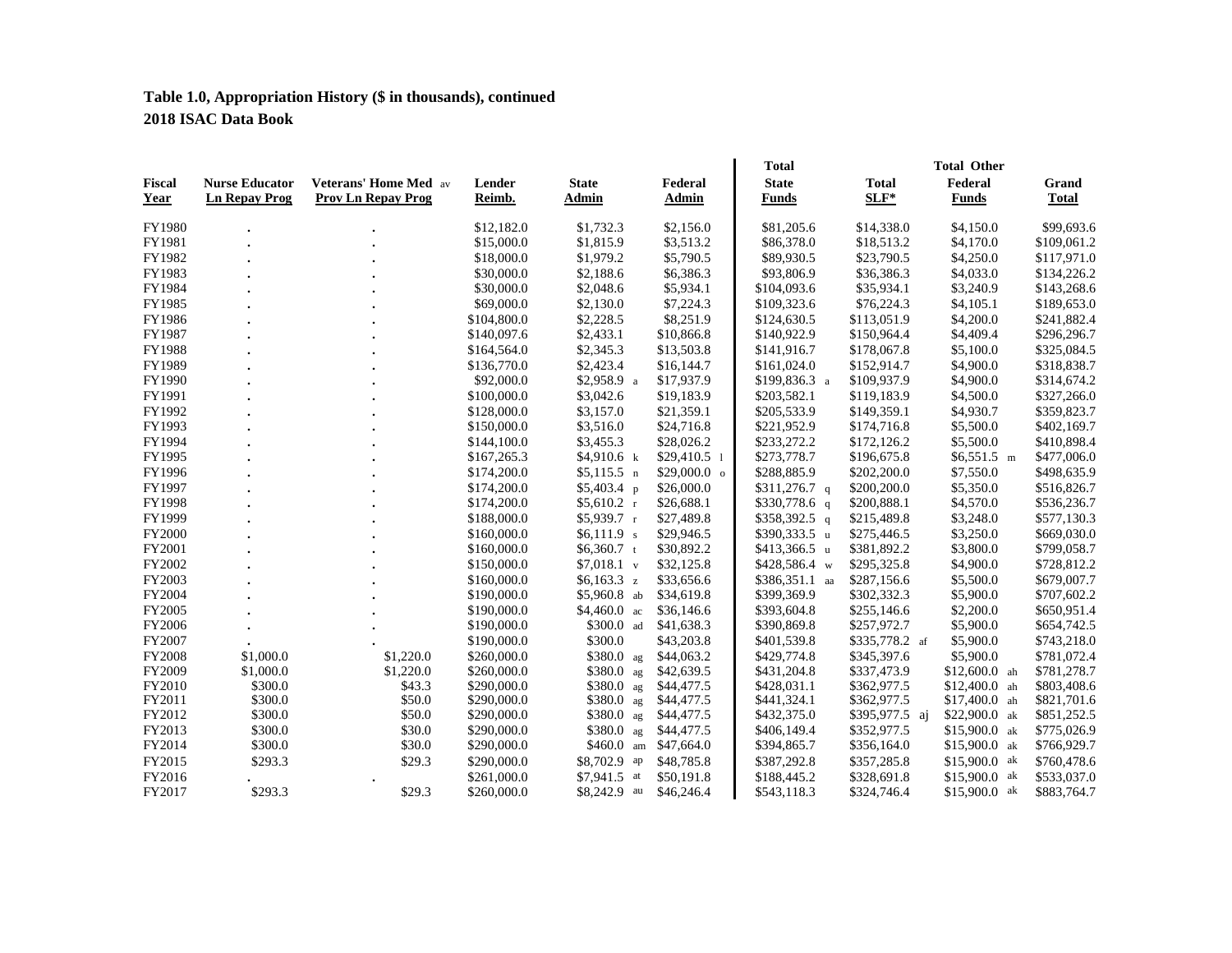#### **Table 1.0 Appropriation History, Footnote Reference**

#### **2018 ISAC Data Book**

- **\*** Includes Student Loan Operating Fund, Federal Student Loan Fund, and Federal Reserve Recall Fund.
- a Since FY90, General Funds revenue are partially derived from the Educational Assistance Fund.
- b Dollars were appropriated for development and administration of these programs, not for direct aid to students.
- c Includes \$2.6 million for MAP Summer School and Less-Than-Half-Time Demonstration Projects.
- d Includes \$4.0 million for MAP Summer School and Less-Than-Half-Time Demonstration Projects.
- e All FY2002 figures reflect the original appropriation minus reserve requirements.
- f Includes \$2.0 million for the MAP Less-Than-Half Time Demonstration Project.
- g Includes the transfer of \$800,000 from MRS to IIA.
- h All FY2003 figures reflect the original appropriation minus reserve requirements.
- i Although ISAC had \$3.7 million in spending authority in FY2004, no funding was received for (S)LEAP.
- J Includes \$51.5 (federal funds) for Christa McAuliffe Fellowships.
- k Includes \$178.0 for collection activities related to Teacher Ed Programs.
- l Includes \$1,303.6 for activities related to the State Postsecondary Review Entity (SPRE).
- m Includes federal SSIG, Robert Byrd, Paul Douglas, and SPRE.
- n Includes \$125.0 for collection activities related to Teacher Ed Programs.
- o Includes \$1,000.0 for activities related to SPRE.
- p Includes \$150.0 for the State Account Receivable Fund and \$250.0 for Higher-EdNet.
- q Includes \$2,000.0 for the MAP Reserve Fund.
- Includes \$150.0 for the State Account Receivable Fund and \$235.0 for Higher-EdNet.
- s Includes \$100.0 for the State Account Receivable Fund and \$235.0 for Higher-EdNet.
- t Includes \$60.0 for the State Account Receivable Fund and \$235.0 for Higher-EdNet.
- u Includes \$4,500.0 for the MAP Reserve Fund.
- v Includes \$300.0 for the State Account Receivable Fund and \$65.0 for Higher-EdNet.
- w Includes \$6,500.0 for the MAP Reserve Fund.
- x Prior to FY2003, this Program was named the DeBolt Teacher Shortage Scholarship.
- y Includes \$135,000 which could be used for administrative costs.
- z Includes \$300.0 for the State Account Receivable Fund and \$65.0 for Higher-EdNet.
- aa Includes \$6,670.0 for the MAP Reserve Fund.
- ab Includes \$300.0 for the State Account Receivable Fund and \$10.0 for Higher-EdNet; but excludes \$115.0 GRF administrative reserve.
- ac Includes \$300.0 for the State Account Receivable Fund but excludes \$91,000 GRF.
- ad Includes \$300.0 for the State Account Receivable Fund.
- ae Funding appropriated from SLOF for MAP.
- af Includes SLOF funding appropriated for MAP-Plus and MAP.
- ag Includes \$300.0 for the State Account Receivable Fund, \$60.0 for Future Teacher Corps Fund and \$20.0 for National Guard Grant Fund.
- ah Includes Byrd Scholarship, Paul Douglas Refund to ED, Federal S/LEAP and Federal College Access Challenge Grants.
- ai Funding appropriated from SLOF for State Scholarship and Grant Programs.
- aj Includes funding appropriated from SLOF for State Scholarship and Grant Programs.
- ak Includes Byrd Scholarship, Paul Douglas Refund to ED, Federal S/LEAP, College Access Challenge Grants, and John R. Justice Loan Repayment.
- al Prior to FY2013, this Program was named the Illinois Future Teacher Corps Scholarship Program
- am Includes \$300.0 for the State Accounts Receivable Fund, \$140.0 for the Golden Apple Scholars Fund, and \$20.0 for the National Guard Grant Fund.
- an PA 99-001 made 2.25 percent reductions to the previously-approved GRF and EAF appropriations for FY15.
- ao Approved budget allowed the use of up to two percent of MAP appropriation for administration; grant amount shown is 98.01% of the \$364,856,300 total MAP appropriation.
- ap Includes \$300.0 for the State Accounts Receivable Fund; \$140.0 for the Golden Apple Scholars Fund; \$20.0 for the National Guard Grant Fund; \$997.7 for Outreach,
- aq P.A. 99-524 made \$151.0 million available during FY17 to pay outstanding FY16 claims. This is included in in the FY17 total.
- ar P.A. 99-524 made \$513,000 available during FY17 to pay outstanding FY16 claims in the Dependents Grant Programs. This is included in in the FY17 total.